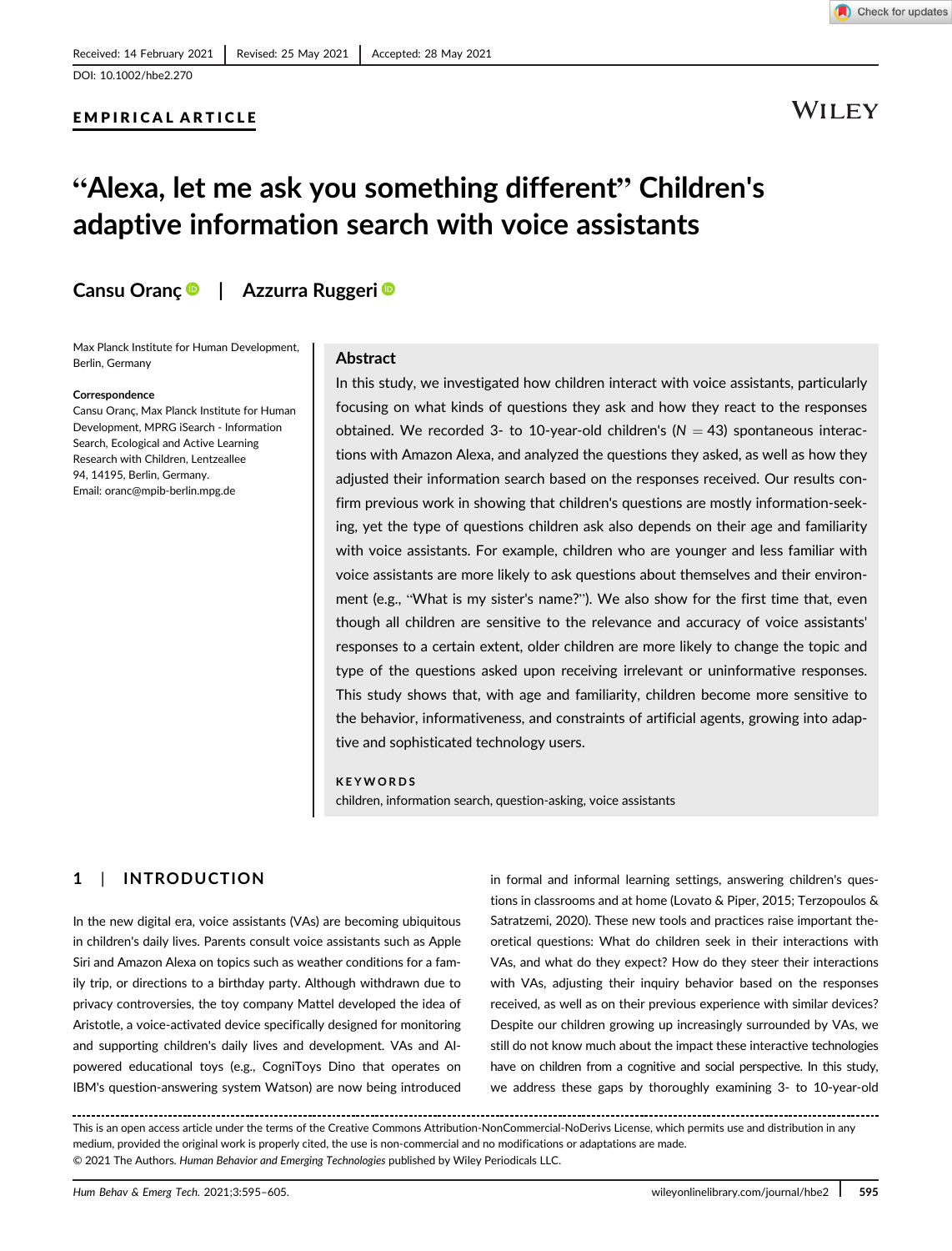children's interactions with VAs, and the characteristics of their inquiry behavior.

# 2 | LEARNING BY ASKING QUESTIONS

Asking questions is a powerful learning tool that allows young learners to be precise about the information they want, inquire about absent objects or events, and address abstract concepts (Jones et al., 2020). Although the ability to ask effective questions develops from age 4 to adulthood (e.g., Herwig, 1982; Mosher & Hornsby, 1966; Ruggeri et al., 2016; Ruggeri & Feufel, 2015; Ruggeri & Lombrozo, 2015), from a very early age, children are able to tailor their questions to maximize their information gain (Ruggeri et al., 2017). Children ask many questions, for a variety of reasons (Chouinard et al., 2007), yet they do not just fire off a question and leave it there. They critically evaluate the answers they receive from other people, act and react upon how informative they think the answer is. For instance, if satisfied, children tend to end their search for information or ask a follow-up question to receive additional information but if not, they persist and repeat their original question (Chouinard et al., 2007; Frazier et al., 2009, 2016). Although preschoolers are better at this than toddlers, it is not before the elementary school years that children become sensitive to the level of informativeness of a response (Ronfard et al., 2018). In other words, children carry on their investigations to receive satisfactory information and with age, they become better at doing so. What do they do when the respondent is an artificial agent instead of a human, such as a voice assistant?

# 3 | ASKING QUESTIONS TO VOICE ASSISTANTS

Children can now verbally search for information by asking questions of VAs, and engaging in conversations with them in natural language. This is a novel and exciting opportunity, especially for young children who do not yet have reading and writing skills to query the web (Lovato et al., 2019), and for those with difficulties in reading and writing, such as children with dyslexia. Limited research provides some insight into the interaction between children and VAs. Based on a survey with parents and an analysis of YouTube videos, Lovato and Piper (2015) found that children use VAs mostly to seek information (e.g., "Do whales sleep?"). They also seek to understand the assistant as an agent (e.g.,"What is your favorite food?"), to have fun with it, either by requesting jokes or asking silly questions, and, to a lesser extent, to give commands, for example to send text messages. A follow-up study (Lovato et al., 2019) consolidated these findings by recording 5- and 6-year-old children's interactions with a VA at home, and showed that most of their questions were seeking factual information (e.g., about science, culture, daily and local information), followed by personal questions about the VA (e.g., its age), and about the children themselves (e.g., their name). These two studies reveal that children ask information-seeking and agent-related questions to VAs, but what do they receive in return?

The same study by Lovato et al. (2019) suggests that children receive an answer to their questions to VAs only half of the time. Children's questions were often only partly answered or not answered at all, mostly due to the phrasing issues, lack of crucial details, or because the questions sought something beyond the VA's abilities such as its advice. Children often try to repair such miscommunications they experience with VAs (Beneteau et al., 2019; Cheng et al., 2018; Yuan et al., 2019). For instance, Yuan et al. (2019) showed that 5 to 12-year-olds often try to reformulate their questions to receive a satisfactory answer, for example, by adding context or expanding the pronouns in the original question, with mixed success. Importantly, older children and adults were more likely to employ effective, successful reformulation strategies compared to young children. These studies together suggest that children consider VAs as a source of information, yet they often struggle in communicating their queries.

# 4 | PRESENT STUDY

The above-summarized research has mainly focused on children's questions, yet there are two other crucial components of an interaction between two agents: the answers received, and the reactions to those answers. Children's reactions to others' answers were suggested to be an indicator of the purpose of their initial questions. If the question was intended to acquire knowledge, children should persist, repeating or reformulating the question until they receive an informative response, whereas if the question was only meant to keep the conversational engagement going, any answer could be considered "satisfactory" (Frazier et al., 2009). Research on preschoolers' interactions with adults found support for the former, showing that children indeed ask questions to obtain answers and learn (Frazier et al., 2009; Kurkul & Corriveau, 2018). As suggested by Danovitch (2019), studying how children's success in finding information via Internet-based devices influences their subsequent information search will help us to understand children's self-directed learning in a digital world.

To our knowledge, this is the first study examining the adaptiveness of children's inquiry behavior with VAs. That is, it is the first study to explore whether and how children adapt the type of questions asked to the answers obtained by the virtual conversational partner. In contrast to previous research, this study addresses children's interactions with VAs in their entirety, as it thoroughly examines not only their questions, but also their reactions to the responses they receive. It also goes beyond prior work by adopting a more quantitative approach in analyzing the collected data, and targeting a wider age range.

## 5 | METHOD

#### 5.1 | Participants

To shed light onto children's interaction with VAs across different developmental periods that were also studied in previous research (e.g., Lovato et al., 2019; Yuan et al., 2019), we aimed to include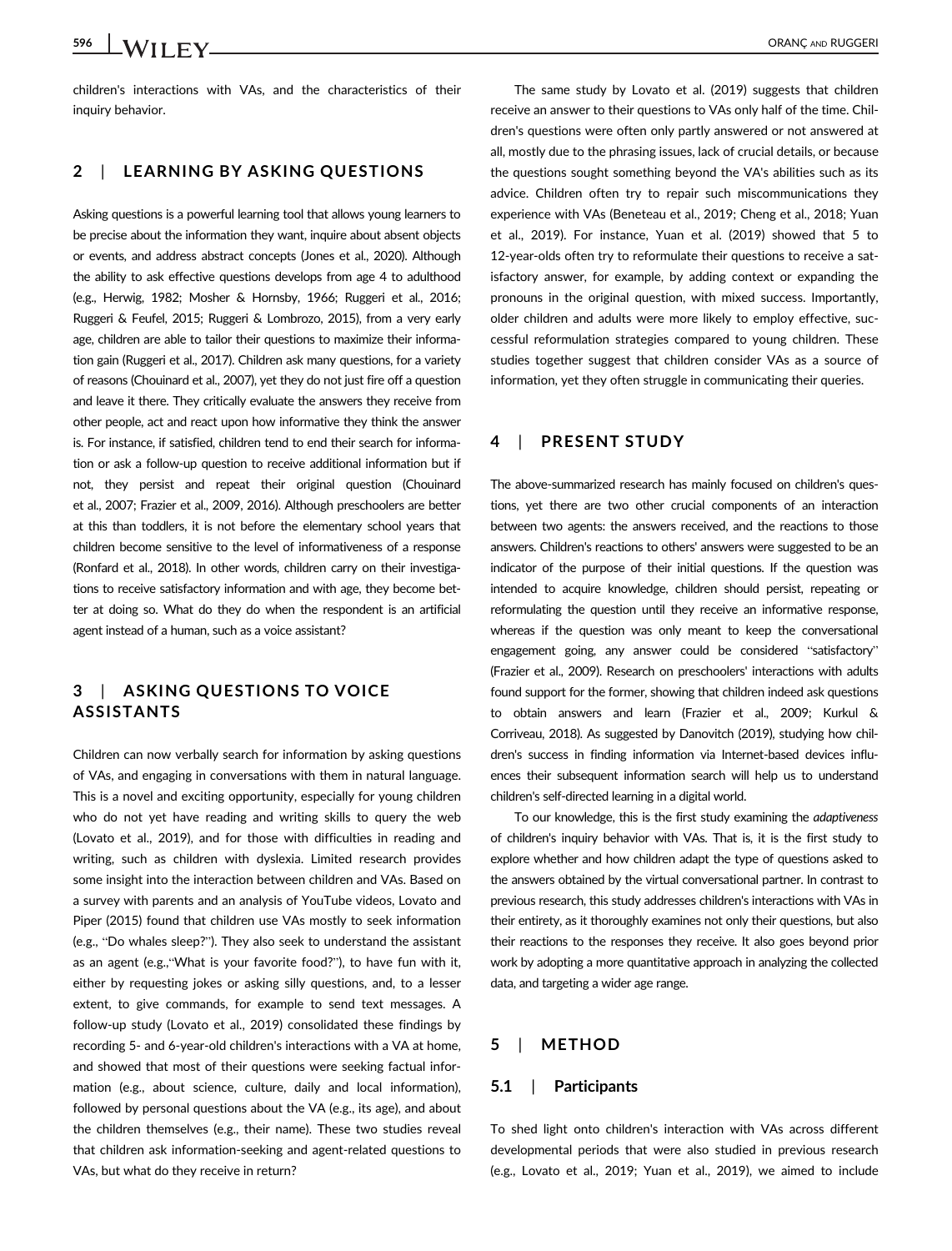preschoolers (age 3–5) and elementary school-aged children (6–10), who have been found to crucially differentiate in their question-asking behavior (e.g., the efficiency and adaptiveness of their questions; see Ronfard et al., 2018). Unlike most previous research, we included children already from age 3, as their verbal language proficiency can be sufficient to communicate with VAs (Lovato et al., 2019).

Fifty-four German-speaking children between the ages of 3 and 10 were recruited at the Berlin Zoo in Germany. Of these, seven children did not attempt to ask any questions, and four children tried but failed to communicate with Alexa (i.e., their questions were either incomprehensible or they did not go beyond asking if Alexa could hear them). Hence, the final sample included 43 children (Age range: 42–128 months,  $M = 90$  months,  $SD = 25.2$  months).

Institutional Review Board approval was obtained by the Max Planck Institute for Human Development in Berlin (protocol: N-2020-05a), and parents gave informed consent to allow their children to participate in the study.

### 5.2 | Procedure

The study was conducted in a designated testing area at the zoo. Children were seated at a table, opposite to the experimenter, with Alexa placed in front of them. We used Alexa Echo Dot third generation for the first 23 participants, but then switched to Alexa Echo Dot second generation due to technical issues with the previous device.

The experiment consisted of two phases. In the Q&A phase, the experimenter introduced Alexa to the child as "Alexa here is a voice assistant. You can ask her questions and she will answer" and asked "Alexa, can you hear me?" to demonstrate how it worked. The experimenter then asked the child if they would like to talk to Alexa, and invited them to ask questions if the answer was positive. If the child hesitated to initiate the conversation, the experimenter encouraged them by saying "Why don't you just try and say something?" When the child seemed to be hesitant to continue the conversation, the experimenter asked if they had anything else to ask, and if not, they proceeded to the next phase. In the Abilities interview phase, children were asked a series of open questions aimed at eliciting their understanding and assumptions about Alexa (e.g., "Do you think Alexa can get older?"). The complete list of questions can be found in Appendix. Following the two phases, parents were asked to complete an Experience questionnaire in which they were asked whether they had a smart speaker at home (i.e., a stand-alone device with an integrated VA, such as Amazon Echo or Google Home), how often they and their children used VAs on a 5-point scale (from never to at least once a day), and for what purposes. Children were gifted stickers at the end of the study to thank them for their participation.

## 5.3 | Data coding

The coding scheme was developed based on previous work. In particular, to code children's questions, we used previous research examining children's interactions with VAs (e.g., Lovato & Piper, 2015). Alexa's responses were categorized based on analyst firms' benchmark studies comparing the intelligence of different VAs (e.g., Cognilytica, 2018). The coding scheme for children's follow-up behavior was developed upon data collection, as we realized that the existing coding schemes from previous work investigating child–adult interactions (e.g., Frazier et al., 2009) did not apply to our dataset. The first author studied the transcriptions to detect the change patterns. A first research assistant then coded the entire dataset based on the criteria presented below. A second research assistant independently coded 30% of the data. Inter-rater reliability was calculated using Cohen's kappa. Disagreements were resolved by a third rater.

# 5.3.1 | Q&A phase

Children's interactions with Alexa—their questions, as well as the response received—were recorded, transcribed, and then coded based on a predetermined coding scheme.

#### Children's questions

Children's utterances were coded as "questions" whenever they explicitly inquired about a piece of information or demanded an answer. In this sense, questions included both actual questions (e.g., "What do gorillas eat?") and commands/prompts (e.g., "Tell me a joke"). Thus, "statements" were excluded from the analyses, even when they clearly targeted Alexa (e.g., "Alexa, I got new shoes").

Children's questions were coded into four categories: (a) Information-seeking questions, targeting factual information (e.g., "Why do babies cry?," "How is the weather today?"); (b) Agentrelated questions, inquiring about Alexa (e.g.,"What is your favorite color?," "How are you?"); (c) Asker-related questions, inquiring about children's own life and environment (e.g., "What is my favorite food?," "What is my sister's name?"); (d) Entertainment-seeking questions, asking Alexa to perform an action for entertainment purposes (e.g., "Tell me a joke", "Can you play a song?"). Inter-rater reliability was very high (Cohen's  $\kappa = .898, 95\%$  CI [0.82-0.976],  $p < .001$ ).

#### Voice assistant's responses

Alexa's responses were coded into four categories: (a) Proper, that is, relevant and correct answers; (b) Improper, that is, irrelevant answers; (c) Unknowing, when Alexa stated that it did not know the answer; (d) Demanding, that is, answers that were convoluted or generally complicated to understand and required children to make some kind of an inference to obtain the answer, such as the answer "I've been available since November 6, 2014" to the question "How old are you?" Inter-rater reliability was very high (Cohen's  $\kappa = .826, 95\%$  CI [0.726-0.926],  $p < .001$ ).

#### Children's follow-up behavior

For each question-response pair, we coded whether the following question was different (coded as 1) or not (coded as 0) across four dimensions: (a) Question type, a change of category, for example, asking an information-seeking question after having previously asked an asker-related question; (b) General content, that is, a radical change of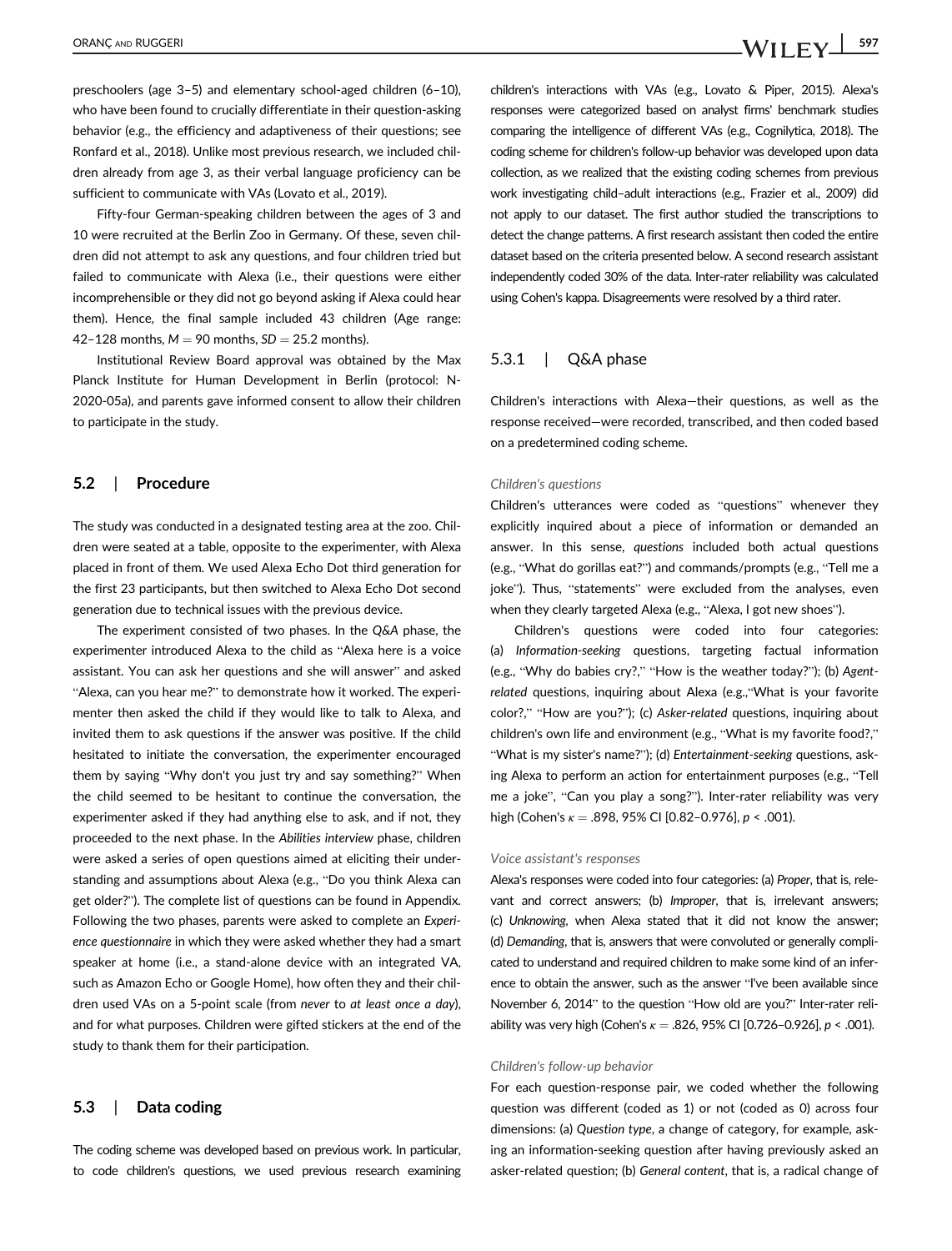the topic of conversation, for example, asking a question about nature after having previously asked a question about music; (c) Specific content, that is, a change of specific topic within the same general theme, for example, asking a question about animals after having previously asked about plants; (d) Question function and purpose, independently of the questions' content, for example, asking a what question after having previously asked a how question. This detailed coding allowed us to capture fine-grained transitions in children's inquiry behavior. Note that, although these dimensions are in principle independent, there were some more and less obvious dependencies. For example, a General-content change always entailed a change of Specific-content as well. Similarly, a Question-type change was often accompanied by a change in Questionfunction. Inter-rater reliability was overall fairly high: (question type change: Cohen's  $\kappa = .968, 95\%$  CI [0.905-1.031],  $p < .001$ ; general content change: Cohen's  $\kappa = .669$ , 95% CI [0.508-0.83],  $p < .001$ ; specific content change: Cohen's  $\kappa = .857, 95\%$  CI [0.747-0.967],  $p < .001$ ; question function change: Cohen's  $\kappa = .787,95\%$  CI [0.648-0.926],  $p < .001$ ).

### 5.3.2 | Abilities interview phase

Children's answers to the question "What is Alexa good for?" were coded as referring to Alexa being a source of information (e.g., "It can answer your questions") or not (e.g., "It can play music"). All other questions were coded on a scale ranging from 1 (not having the ability in question; e.g., "not smart") to 3 (having the ability in question; e.g., "is smart"), where 2 referred to indecisive responses (e.g., "sometimes smart").

# 5.3.3 | Children's previous experience with voice assistants

Based on the results of parents' questionnaires, we extracted an experience score that combined information about families' smart speaker ownership and parents' report of children's frequency of use of VAs. The scores ranged from  $-1$  (i.e., the child does not have a smart speaker at home, and never uses it) to 4 (i.e., the child uses VAs at least once a day). Note that children who were reported to have experience with VAs (i.e., those who scored 1 to 4) may not necessarily have a smart speaker at their own home, as they may be using it at their grandparents' house or may be using a VA embedded in another device (e.g., Siri on an iPhone). This scoring allowed us to differentiate children who do not have any exposure to VAs from those who do not use VAs themselves, but might be familiar with the device as they have a smart speaker at home.

# 6 | RESULTS

All analyses were conducted using the software Jamovi that runs on R (The Jamovi Project, 2020). Because the parents of 13 children did not complete the Experience questionnaire, we first report a full set of analyses using only age (in months) as predictor ( $N = 43$ ). We then performed the analyses again including only the subset of children

whose parents completed the Experience questionnaire ( $N = 30$ , Age range: 42-128 months,  $M = 93.37$  months,  $SD = 25.36$  months), and adding children's experience with VAs as a second predictor.

# 6.1 | Overview of the sample characteristics

Overall, children in our sample were not very experienced with voice assistants (Range:  $-1$  to 4,  $M = 0.97$ ,  $SD = 1.92$ ; see Figure 1). Descriptive statistics of children's answers to the abilities interview questions are presented in Table 1. We performed Kendall's Tau-b correlations between children's age (in months) and experience, and their responses to the abilities interview questions. We only found a significant negative association between children's age and their attribution of social capacity to Alexa,  $\tau b = -.416$ ,  $p = .003$ . All remaining p values were above 0.05.

# 6.2 | Overview of children's questions and the responses they received

Children asked an average of 6.91 questions ( $SD = 5.91$ , Range: 1-26 questions). Figure 2 illustrates the distribution of the number of



FIGURE 1 Histograms of the sample's (a) age and (b) experience with voice assistants ( $-1$  = the child does not have a smart speaker at home, and never uses voice assistants;  $4 =$  the child uses voice assistants at least once a day)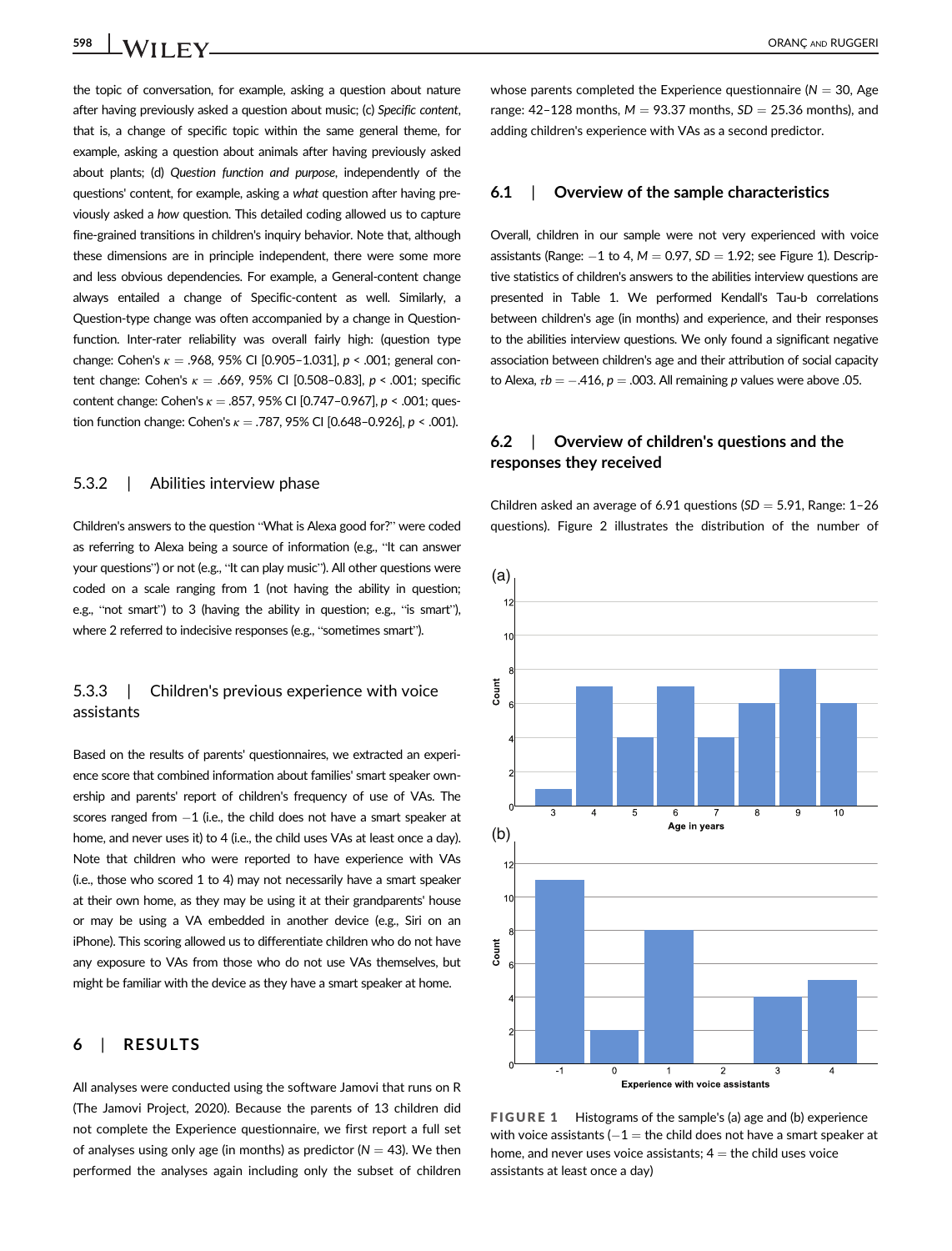TABLE 1 Descriptive statistics of children's answers in abilities interview (range: 1–3)

|                            | $n^a$ | Mean | SD   |
|----------------------------|-------|------|------|
| <b>Truthfulness</b>        | 39    | 2.85 | 0.43 |
| Intellectual capacity      | 39    | 2.59 | 0.72 |
| Cognitive ability          | 36    | 2.25 | 0.87 |
| <b>Biological property</b> | 38    | 1.87 | 0.99 |
| Social capacity            | 34    | 1.82 | 0.97 |
| <b>Emotional capacity</b>  | 38    | 1.63 | 0.91 |

<sup>a</sup>Note that not all children answered all the abilities interview questions.

questions they asked. Overall, 8.54% of these questions were only aimed at confirming whether Alexa was working, and did not have any content (i.e., empty questions such as "Alexa, can you hear me?"). The linear regression analysis assessing the proportion of content questions (over all questions asked, including empty ones) revealed that age (in months) was a significant predictor,  $F(1, 41) = 6.73$ ,  $p = .013$ ,  $R^2 = .141$ : Younger children asked a higher proportion of empty questions compared to older children ( $\beta = 0.376$ , 95% CI [0.083-0.668],  $t = 2.594$ ,  $p = .013$ ). Empty questions were excluded from subsequent analyses.

We performed a linear regression analysis to assess the proportion of questions to which children received a response, and found that age was a significant predictor,  $F(1, 41) = 15.109$ ,  $p < .001$ ,  $R^2$  = .269: Overall, older children were more likely to receive a response to their questions compared to younger children ( $\beta = 0.519$ , 95% CI  $[0.249 - 0.789]$ ,  $t = 3.887$ ,  $p < .001$ ).

When experience was included in the model, in addition to age, the model was again significant,  $F(2, 27) = 10.877$ ,  $p < .001$ ,  $R^{2}$  = .446: Both older children ( $\beta$  = 0.631, 95% CI [0.323-0.939], t = 4.207,  $p < .001$ ) and children with more experience ( $\beta = 0.477$ , 95% CI [0.169-0.785],  $t = 3.18$ ,  $p = .004$ ) were more likely to receive a response to their questions. Adding an Age  $\times$  Experience interaction did not improve the model fit ( $p = .125$ ).

# 6.3 | Children's questions

We first examined the initial questions children asked, which would have not been influenced by their following interaction with Alexa. Among children's first questions, 56% were information-seeking, 30% agent related, 7% asker related, and 7% entertainment-seeking. These proportions were significantly different  $\left(\chi^2(3)=27.977,\, p<.001\right)$ . In particular, the proportion of information-seeking first questions was significantly higher than that of agent-related ( $z = 2.396$ ,  $p = .016$ ), asker-related ( $z = 4.879$ ,  $p < .001$ ), and entertainment-seeking questions ( $z = 4.879$ ,  $p < .001$ ). The proportion of agent-related questions was also significantly higher than of asker-related and entertainmentseeking questions ( $z = 2.771$ ,  $p = .005$  for both). There was no difference between the proportions of asker-related and entertainmentseeking questions ( $z = 0$ ,  $p > .999$ ).

We then calculated for each child the overall proportion of questions asked belonging to each of the four question types. On average, children's questions were 54% information-seeking, 31% agentrelated, 8% entertainment-seeking, and 7% asker-related. A Friedman test revealed a significant difference in question types,  $\chi^2$ (3)  $=$  34.192,  $p$  < .001. Post-hoc Durbin–Canover tests revealed a significant difference between each type, all p values <.009, except for the difference between entertainment-seeking and asker-related questions ( $p = .567$ ). Therefore, children asked information-seeking questions the most, followed by agent-related questions, and they asked entertainment and asked-related questions equally the least.

To study the effects of age and experience on the type of questions children asked, we ran a series of linear regression models for each type of question, first with age as the only predictor, and then with age, experience, and their interaction. None of the models was significant (all  $p$  values >.05), with the only exception being the model predicting the proportion of asker-related questions with age, experience, and their interaction,  $F(3, 26) = 3.561$ ,  $p = .028$ ,  $R^2 = .291$ , in which the interaction Age  $\times$  Experience was significant ( $\beta = 0.361$ , 95% CI [0.025-0.697],  $t = 2.206$ ,  $p = .036$ ): Among older children, who asked lower proportions of asker-related questions overall, experience did not make much of a difference. However, among younger children, those who were less experienced asked a higher proportion of asker-related questions compared to those who were more experienced.

We further explored the relationship between the abilities children attribute to Alexa and the types of questions they asked, yet Kendall's Tau-b analyses did not reveal any significant associations (all  $p$  values  $> 0.05$ ).

## 6.4 | Voice assistant's responses

For each child, we calculated the proportions of responses they received by type. On average, 52% of the responses received were proper, 22% unknowing, 17% improper, and 9% demanding, which were overall significantly different according to the Friedman test,  $\chi^2(3)~=~37.747,~p < .001.$  Post-hoc Durbin–Canover tests revealed that proportions of all categories were significantly different from each other (all  $p$  values <.023), except for the difference between improper and unknowing responses ( $p = .955$ ). That is, most responses children received were proper, followed by a similar proportion of improper and unknowing responses, and with demanding responses being the least frequent. As before, we ran a series of linear regression models for each type of response, first with age as the only predictor, and then with age, experience, and their interaction of age and experience. None of the models were significant (all model p values >.05). The distributions of the proportion of proper responses children received across age can be seen in Figure 3.

We next analyzed the relationship between the type of questions children asked, and the type of responses they received in return. As the proportion of information-seeking questions increased, proportion of demanding responses decreased ( $r = -0.38$ ,  $p = 0.012$ ), suggesting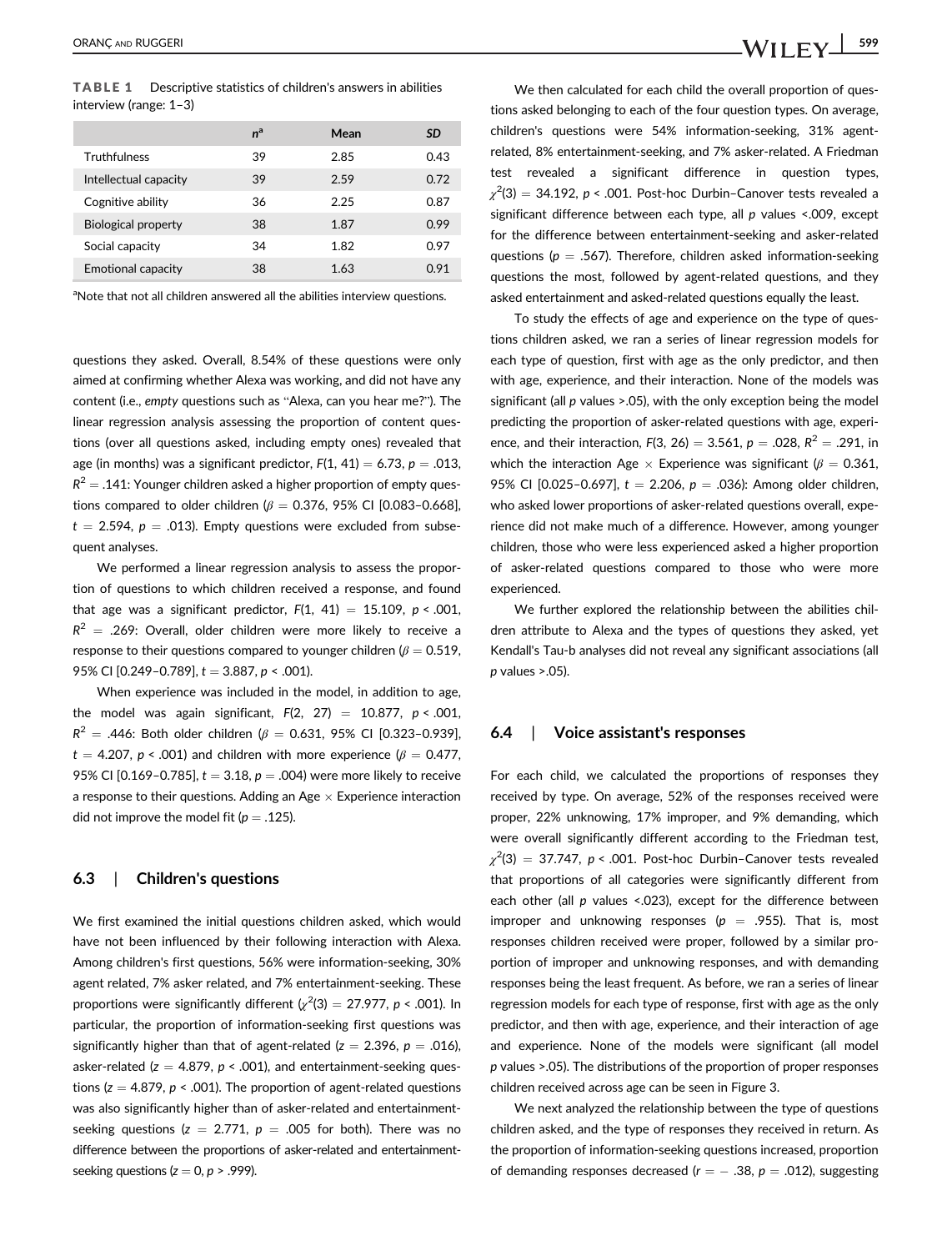

FIGURE 2 Histogram of the total number of questions children asked



FIGURE 3 Boxplot of the proportion of proper responses children received from the voice assistant across age groups

that Alexa gave more direct answers instead of witty answers to information-seeking questions. On the contrary, as the proportion of agent-related questions increased, so did the proportion of demanding responses ( $r = .543$ ,  $p < .001$ ), suggesting that Alexa tried to be witty and gave indirect answers to personal questions. Last, as the proportion of asker-related questions increased, the proportion of proper responses decreased ( $r = -.396$ ,  $p = .009$ ) and unknowing responses increased ( $r = .409$ ,  $p = .006$ ). Not surprisingly, Alexa was not able to answer questions about children's lives and environments.

# 6.5 | Children's follow-up behavior

For the following analyses, in line with previous work (e.g., Frazier et al., 2009; Kurkul & Corriveau, 2018), we considered each questionresponse interaction individually. We excluded from the analyses:

(a) interactions where the question did not receive a response from Alexa, (b) interactions where responses included a suggestion (e.g., "You could ask me..."), as in those cases it was not the child but Alexa reorienting the conversation, and (c) children's last questions. As explained above, children's reactions were coded as binary ( $0 = no$ change,  $1 =$  change) for each of the four types considered (i.e., change in question type, general content, specific content, question function). We then performed a series of logistic generalized linear mixed models (GLMM) for each type of reaction, to test whether age and experience with VAs would predict change, allowing for a random intercept for each child.

First, we analyzed how children proceeded in general, without taking the type of response they received into account, entering age as the only predictor into GLMMs. This revealed a significant effect of age only for changes in function,  $\chi^2(1) = 3.874$ ,  $p = .049$ : Older children were more likely to change the function of their questions throughout the interaction (OR =  $1.74$ , 95% CI [1.002-3.021],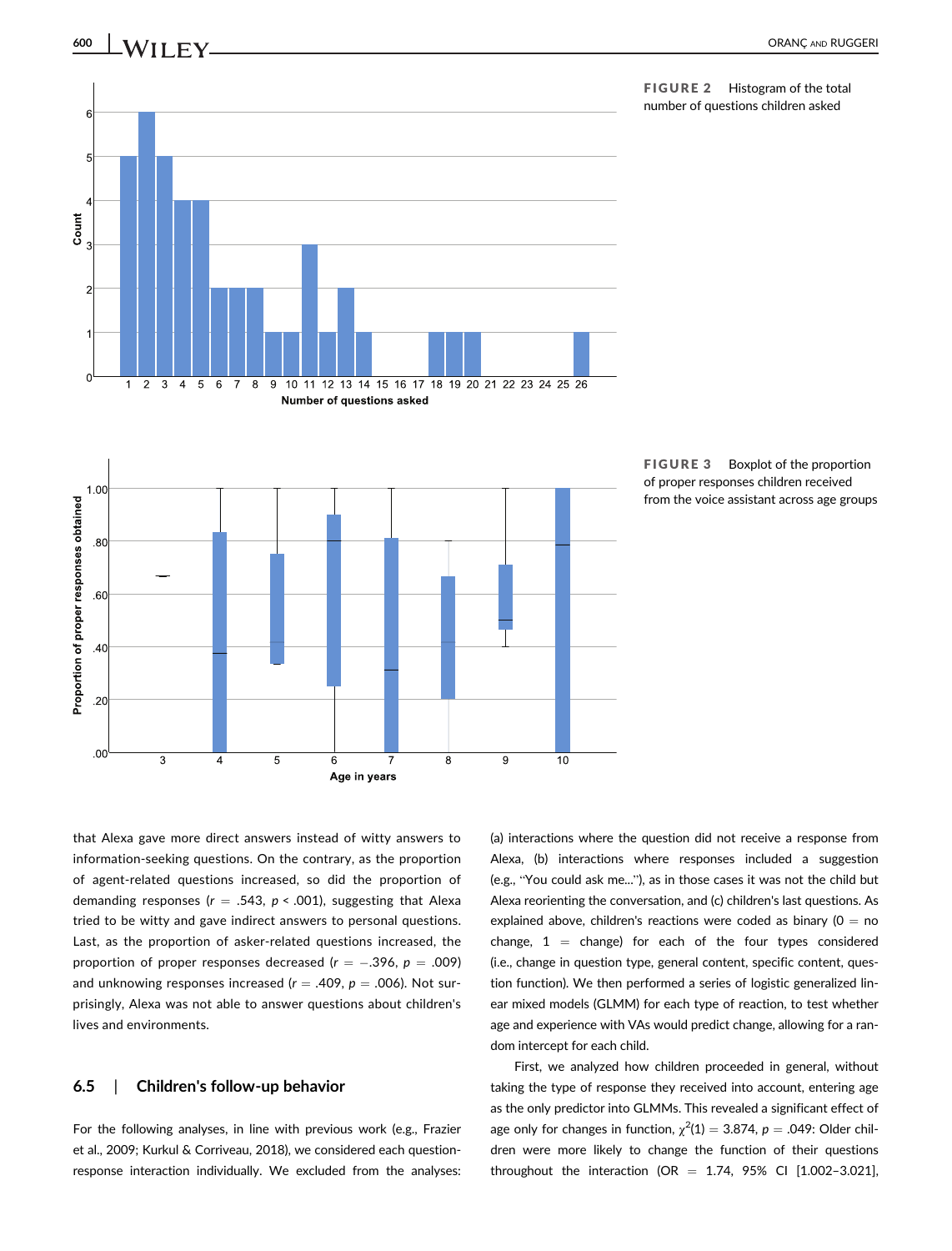$z = 1.968$ ,  $p = .049$ ). GLMMs for question type, general and specific content changes were not predicted by age (all  $p$  values >.05).

To study the effects of experience in addition to age, we ran the same GLMMs for each type of reaction first with age and experience as predictors, then with age, experience and the interaction of age and experience. None of the models with age and experience revealed significant effects (all  $p$  values >.05). When added, the interaction term was significant for general and specific content changes, yet these models were overfitted and there was not any random variance, so we ran the same models using logistic regression without the random intercepts and reproduced the same effects. The logistic regression models predicting change in general content  $\chi^2(3)~=~10.06,$  $p~=~.018)$  and specific content were significant  $\langle \chi^2 (3)~=~13.637,$  $p = .003$ ). In particular, the interaction of age and experience was significant both for general content (OR =  $0.979$ , 95% CI [0.962-0.997],  $z = -2.295$ ,  $p = .022$ ) and for specific content changes (OR = 0.982, 95% CI [0.967-0.997],  $z = -2.301$ ,  $p = .021$ ). More specifically, experience did not make much of a difference among younger children, who tended to stay on-topic, as did older and more experienced children. However, older and less experienced children were more likely to change topic across questions.

Second, we analyzed how children reacted to the responses they received. To that end, we dummy-coded the type of Alexa's responses, that is, we coded proper responses as 1 versus non-proper responses, coding together improper, demanding, and unknowing responses as 0. We initially ran separate GLMMs for each type of reaction with age and response type (proper vs. non-proper) as predictors, which did not reveal any significant effects (all  $p$  values  $> 0.05$ ). We then fitted the same models by further adding the interaction between age and response type as predictors to study how children's reactions to Alexa's responses change by age. This revealed a significant interaction effect on children's change of question type,  $\chi^2$ (1)  $=$  4.994,  $p =$  .025: Compared to younger children, older children were more likely to change the type of their next question after they received a non-proper response, whereas there was no age difference for proper responses, when all children tended to keep asking the same type of question (OR =  $0.247$ , 95% CI  $[0.072 - 0.842]$ ,  $z = -2.235, p = .025$ ).

We then ran the same GLMMs by adding experience, hence predicting type of reaction by experience in addition to age and response type. This revealed a significant effect of response type on children's change of function,  $\chi^2(1) = 8.038$ ,  $p = .005$ . Controlling for their age and experience, children were more likely to change the function of their next question upon receiving a non-proper response than a proper response (OR =  $0.117$ , 95% CI  $[0.026 - 0.515]$ ,  $z = -2.835, p = .005$ ).

Finally, to assess if the effect of response type depends on the children's age, we ran the same GLMMs by further adding an interaction term for age and response type, hence predicting type of reaction by age, response type, experience, and the interaction of age and response type. This consolidated our earlier findings for question type, showing that even controlling for experience, there is a significant interaction between age and response type  $\chi^2$ (1)  $=4.018$ ,  $p = .045$ ),

and that older children were more likely to change the type of their next question upon receiving a non-proper response compared to younger children (OR = 0.11, 95% CI [0.013-0.952],  $z = -2.004$ ,  $p = .045$ ). We also found a similar pattern for the changes children make in the general content of their questions,  $\chi^2(1) = 6.014$ ,  $p = .014$ : Similar to question type, older children were also more likely to change the general content of their next questions upon receiving a non-proper response (OR  $=$  0.175, 95% CI [0.044-0.705],  $z = -2.452, p = .014$ ).

# 7 | DISCUSSION

This study examined the adaptiveness of children's inquiry behavior with VAs, exploring whether and how 3- to 10-year-old children adapt the type of questions they ask of Amazon Alexa based on the answers previously obtained. In line with previous research (e.g., Lovato et al., 2019; Lovato & Piper, 2015), our results showed that, regardless of age, the majority of questions children asked VAs were seeking factual information, which suggests that they perceive these devices as a powerful source of information. However, we found that the type of questions children asked also depended on their age and familiarity with VAs. Children who are younger and less familiar with VAs were more likely to ask questions about themselves and their environment (e.g., "What is my sister's name?"). Our results also demonstrated that with age, children were more likely to adapt their inquiry behavior to the responses received, changing the topic and type of the questions asked upon receiving irrelevant or uninformative responses. This suggests that, as they get older, children become more sensitive to the informativeness of artificial agents, growing into more sophisticated VA users. Below, we discuss our main findings in more detail and provide suggestions for future research.

First, we found that children ask information-seeking questions more often than other types of questions. This pattern is consistent with previous studies (Lovato et al., 2019; Lovato & Piper, 2015), and we further demonstrated that children use VAs to seek factual information more than for other purposes, and that this finding holds for children of a broader age range than previously suggested. Regardless of their age, children seem to perceive VAs mainly as a source of information. This stands in stark contrast with children's usage of and intuitions about other digital devices such as tablets and smartphones, which they deem more as a source of entertainment than information (Eisen & Lillard, 2017). This may not be too surprising; touchscreen devices are currently more multifunctional than VAs, and therefore can be used for other purposes than searching for information such as calling other people, watching videos, playing games or taking photos. However, children younger than 8 years of age have also been found to be generally hesitant in trusting Internet-based sources for learning (Danovitch, 2019). In this sense, although VAs are relatively easy to control and be understood by children, as they operate by receiving verbal questions and commands, do children trust the information received by VAs more than other Internet-based sources? Do they remember, filter, and use the information received in a different way?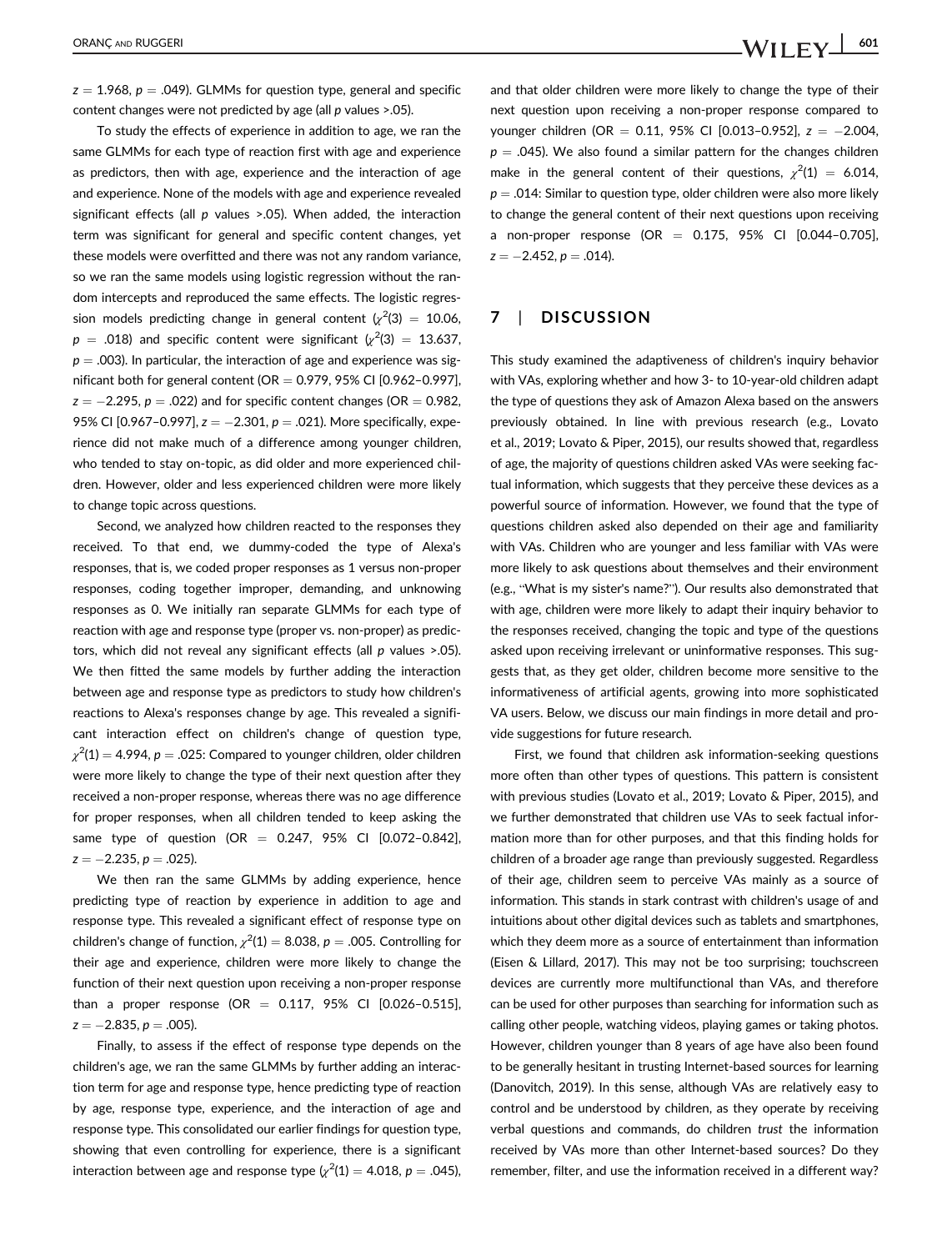602 WII FV CHARGANG RUGGERI

Children are selective and critical in trusting digital sources such as the Internet and social robots (e.g., Brink & Wellman, 2020; Wang et al., 2019), and our finding that children seek factual information from VAs does not necessarily mean that they trust the information to apply to their daily lives. Furthermore, the prevalence of information-seeking questions in our data may have been influenced by the experimental setting: children may use VAs for a wider variety of purposes at home (Beneteau et al., 2020), as opposed to a zoo where listening to music or turning on the lights would make no sense. Further naturalistic yet quantitative research is needed to examine if our findings are echoed in children's daily and home-based use of VAs.

We found that older children and younger children with previous VA experience asked fewer asker-related questions (i.e., about children's own life and environment) compared to younger, less experienced children. Previous studies observed that preschoolers often ask such questions to VAs at home, and they attributed this tendency to young children's developing theory of mind skills, or more generally, to their difficulty in understanding what one can and cannot know and answer (Lovato & Piper, 2019; Sciuto et al., 2018). Indeed, as they get older, children begin to differentiate between the types of questions that can or cannot be answered by machines (Danovitch & Keil, 2008). Younger children who are familiar with VAs, and older children with more general experience with technology, may already be able to grasp the constraints and limitations of these devices, whereas those who are unfamiliar with them may want to explore and probe their limits (Druga et al., 2017; Yuan et al., 2019).

Second, we found that younger children, whether experienced or not, and older children with more experience, were more likely to stick to the same themes and topics when asking questions. In contrast, older yet less experienced children were more likely to change topic during the interaction. On the one hand, younger children may just have been confined to a small selection of conversational topics by their limited conceptual knowledge (Ronfard et al., 2018). On the other hand, among the older children, with more general knowledge, those with experience might have already known what Alexa can or cannot answer, deciding to stick with those topics they felt could offer a meaningful and successful interaction. In contrast, those who were not as experienced might have asked questions about a wider variety of topics to try out and explore the device. This might also explain why we found that, compared to younger children, older children were more likely to vary the purpose of their questions, for example following a why question with a what question. In general, older children may be more prone to test the diversity and boundaries of VAs' knowledge just because their wider background allows them to explore further.

Third, we found that children were sensitive overall to the responses Alexa gave, and older children were even more sensitive than younger children. Children were more likely to ask a question with a different purpose upon receiving a non-proper response—irrelevant, inadequate, or complicated—than after a proper response. Yet, older children were also more likely, in response to a non-proper response, to change the type of question (e.g., following an

information-seeking question with a personal question) and the question topic (e.g., following a question about nature with a question about language).

Previous research suggests that when children receive unsatisfactory responses to their explanation-seeking, causal questions (e.g., why and how questions), they tend to persist and repeat their original questions, hence staying on-topic, to obtain the desired information (Frazier et al., 2009). In contrast, older children in our study changed topic, along with the question type, upon receiving an unsatisfactory response, possibly because the vast majority of their questions were fact-seeking (e.g., what, when, or where questions), and not explanation-seeking (note that in our dataset only 16 of the questions children asked were explanation-seeking). In our study, older children, more sensitive and critical about the informativeness of a response compared to younger children (Ronfard et al., 2018), might have concluded that "if Alexa doesn't know, she doesn't know," and therefore changed the course of their interaction. This is also in line with previous research showing that, in contrast to causal questions, children tended not to react to the answers received by adults to fact-based questions, whether satisfactory or not (Kurkul & Corriveau, 2018). Future work may investigate if children's reactions to VAs' responses for fact-based versus causal questions differ. Lovato et al. (2019) found that VAs are most often not able to answer children's causal questions, yet they did not examine how children react in such instances. Furthermore, as mentioned earlier, children are selective in trusting digital tools, and they rely on accurate computers and robots over inaccurate ones from a young age (Brink & Wellman, 2020; Danovitch & Alzahabi, 2013). Our finding that older children veer off course upon receiving irrelevant and uninformative responses may have implications for their overall trust in VAs as a source of information.

Our work contributes to the growing literature trying to better comprehend children's understanding of and interactions with VAs, highlighting the unique potential of VAs for children's learning, and raising several questions that need to be answered before concluding that these devices are effective for educational purposes. First, what intuitions and assumptions do children have about the capacities and characteristics of VAs, what do they think VAs can do or feel, what do they explicitly expect from their interactions with them, and how do these assumptions and expectations influence their interactions? There is a considerable amount of research on children's perceptions of VAs (e.g., Druga et al., 2017; Festerling & Siraj, 2020; Xu & Warschauer, 2020), yet we do not yet know if and how these assumptions are linked with their learning and interaction behavior, with VAs and with interactive technology more generally, or how children's experience changes their assumptions about these devices. In this study, we have collected exploratory data on children's assumptions about Alexa's abilities, but we did not find any significant relationship with children's inquiry behavior, possibly due to the many missing data points. It is especially important to further study this relationship, possibly in a longitudinal study and using behavioral rather than self-report measures, as this has the potential to inform the development of effective interventions aimed at fostering successful educational experiences with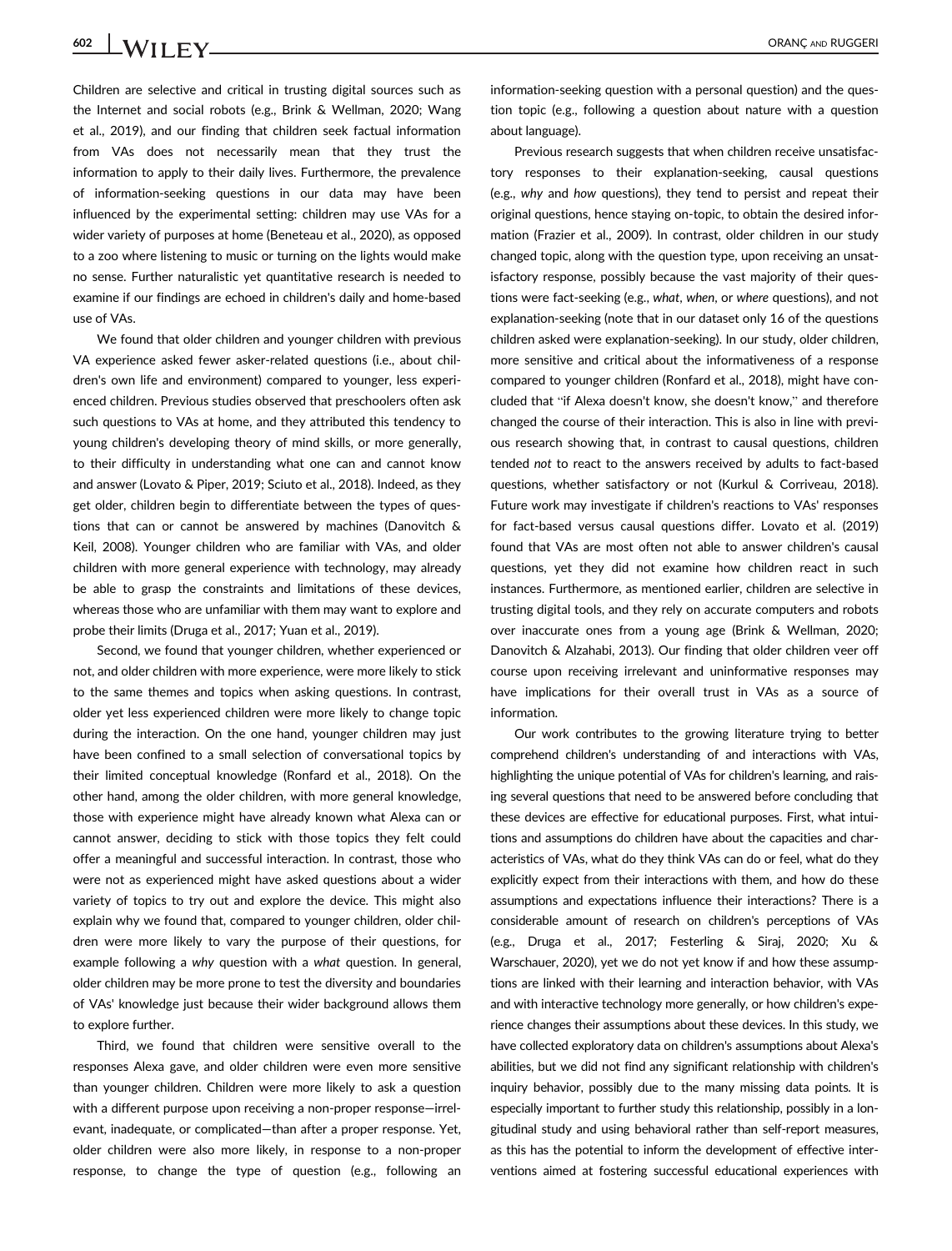VAs. Second, future studies should look more closely at the impact of children's familiarity with VAs on their inquiry patterns and adaptive information search. Our data revealed that experience with VAs does indeed have an impact on children's interactions with these devices, but the effects of familiarity with technology more generally, and with VAs in particular, on children's overall learning habits, effectiveness and success are still to be examined. In this sense, interventional and crosscultural studies can provide crucial insights, and because technological globalization is rapidly closing the "technology gap" between societies, this research question has to be urgently addressed. Last but not least, it is crucial to contextualize children's interaction with VAs within the broader social learning framework, comparing their learning and inquiry behavior with different virtual (VAs and social robots) and physical agents (peers, parents and teachers). Technological advancements create new sources from whom children can learn: when they have a question, in addition to asking their parents or friends, children can now google it on a computer, use a mobile app on a tablet, ask Alexa, or even a robot. We must understand when, why, and how children decide to interact with VAs in this broader landscape.

To conclude, children are avid question askers. Whereas adults around them may not be always available or eager to answer their questions, voice assistants offer an attractive alternative to quench children's thirst for information, as they are becoming ubiquitous in their daily lives. Understanding children's interactions with artificial agents will help us reap the benefits and mitigate potential dangers of children's interaction with Artificial Intelligence, and inform the development of effective conversational agents for children.

#### ACKNOWLEDGMENT

We thank Luise Mehner for her invaluable support with data collection and coding, and the Berlin Zoo for providing us with a safe and welcoming testing environment. Open access funding enabled and organized by Projekt DEAL.

#### CONFLICT OF INTEREST

The authors declare no conflicts of interest.

#### PEER REVIEW

The peer review history for this article is available at [https://publons.](https://publons.com/publon/10.1002/hbe2.270) [com/publon/10.1002/hbe2.270](https://publons.com/publon/10.1002/hbe2.270).

#### DATA AVAILABILITY STATEMENT

The data that support the findings of this study are available from the corresponding author upon request.

#### ORCID

Cansu Oranç D <https://orcid.org/0000-0002-2341-2038> Azzurra Ruggeri<sup>D</sup> <https://orcid.org/0000-0002-0839-1929>

### REFERENCES

Beneteau, E., Boone, A., Wu, Y., Kientz, J. A., Yip, J., & Hiniker, A. (2020). Parenting with Alexa: Exploring the introduction of smart speakers on family dynamics. Proceedings of the 2020 CHI Conference on Human Factors in Computing Systems. [https://doi.org/10.1145/3313831.](https://doi.org/10.1145/3313831.3376344) [3376344](https://doi.org/10.1145/3313831.3376344)

- Beneteau, E., Richards, O. K., Zhang, M., Kientz, J. A., Yip, J., & Hiniker, A. (2019). Communication breakdowns between families and Alexa. Proceedings of the 2019 CHI Conference on Human Factors in Computing Systems.<https://doi.org/10.1145/3290605.3300473>
- Brink, K. A., & Wellman, H. M. (2020). Robot teachers for children? Young children trust robots depending on their perceived accuracy and agency. Developmental Psychology, 56(7), 1268–1277. [https://doi.org/](https://doi.org/10.1037/dev0000884) [10.1037/dev0000884](https://doi.org/10.1037/dev0000884)
- Cheng, Y., Yen, K., Chen, Y., Chen, S., & Hiniker, A. (2018). Why doesn't it work? Voice-driven interfaces and young children's communication repair strategies. Proceedings of the 17th ACM Conference on Interaction Design and Children. [https://doi.org/10.1145/3202185.](https://doi.org/10.1145/3202185.3202749) [3202749](https://doi.org/10.1145/3202185.3202749)
- Chouinard, M. M., Harris, P. L., & Maratsos, M. P. (2007). Children's questions: A mechanism for cognitive development. Monographs of the Society for Research in Child Development, 72, 1–112.
- Cognilytica. (2018). Voice Assistant Benchmark 1.0 Report. [https://www.](https://www.cognilytica.com/2018/07/31/report-voice-assistant-benchmark-1-0-2018/) [cognilytica.com/2018/07/31/report-voice-assistant-benchmark-1-0-](https://www.cognilytica.com/2018/07/31/report-voice-assistant-benchmark-1-0-2018/) [2018/](https://www.cognilytica.com/2018/07/31/report-voice-assistant-benchmark-1-0-2018/)
- Danovitch, J. H. (2019). Growing up with Google: How children's understanding and use of internet-based devices relates to cognitive development. Human Behavior and Emerging Technologies, 1(2), 81–90. <https://doi.org/10.1002/hbe2.142>
- Danovitch, J. H., & Alzahabi, R. (2013). Children show selective trust in technological informants. Journal of Cognition and Development, 14(3), 499–513.<https://doi.org/10.1080/15248372.2012.689391>
- Danovitch, J. H., & Keil, F. C. (2008). Young humeans: The role of emotions in children's evaluation of moral reasoning abilities. Developmental Science, 11(1), 33–39. [https://doi.org/10.1111/j.1467-7687.2007.](https://doi.org/10.1111/j.1467-7687.2007.00657.x) [00657.x](https://doi.org/10.1111/j.1467-7687.2007.00657.x)
- Druga, S., Williams, R., Breazeal, C., & Resnick, M. (2017). "Hey Google is it ok if I eat you?" Initial explorations in child-agent interaction. Proceedings of the 2017 Conference on Interaction Design and Children. <https://doi.org/10.1145/3078072.3084330>
- Eisen, S., & Lillard, A. S. (2017). Young children's thinking about touchscreens versus other media in the US. Journal of Children and Media, 11, 167–179. [https://doi.org/10.1080/17482798.2016.](https://doi.org/10.1080/17482798.2016.1254095) [1254095](https://doi.org/10.1080/17482798.2016.1254095)
- Festerling, J., & Siraj, I. (2020). Alexa, what are you? Exploring primary school children's ontological perceptions of digital voice assistants in open interactions. Human Development, 64(1), 26–43. [https://doi.org/](https://doi.org/10.1159/000508499) [10.1159/000508499](https://doi.org/10.1159/000508499)
- Frazier, B. N., Gelman, S. A., & Wellman, H. M. (2009). Preschoolers' search for explanatory information within adult–child conversation. Child Development, 80(6), 1592–1611. [https://doi.org/10.1111/j.1467-](https://doi.org/10.1111/j.1467-8624.2009.01356.x) [8624.2009.01356.x](https://doi.org/10.1111/j.1467-8624.2009.01356.x)
- Frazier, B. N., Gelman, S. A., & Wellman, H. M. (2016). Young children prefer and remember satisfying explanations. Journal of Cognition and Development, 17(5), 718–736. [https://doi.org/10.1080/15248372.](https://doi.org/10.1080/15248372.2015.1098649) [2015.1098649](https://doi.org/10.1080/15248372.2015.1098649)
- Herwig, J. E. (1982). Effects of age, stimuli, and category recognition factors in children's inquiry behavior. Journal of Experimental Child Psychology, 33(2), 196–206. [https://doi.org/10.1016/0022-0965\(82\)](https://doi.org/10.1016/0022-0965(82)90015-7) [90015-7](https://doi.org/10.1016/0022-0965(82)90015-7)
- The Jamovi Project. (2020). jamovi (Version 1.2) [Computer Software]. <https://www.jamovi.org>
- Jones, A., Swaboda, N., & Ruggeri, A. (2020). Developmental changes in question asking. In L. Butler, S. Ronfard, & K. Corriveau (Eds.), The questioning child: Insights from psychology & education. Cambridge University Press.
- Kurkul, K. E., & Corriveau, K. H. (2018). Question, explanation, follow-up: A mechanism for learning from others? Child Development, 89(1), 280– 294.<https://doi.org/10.1111/cdev.12726>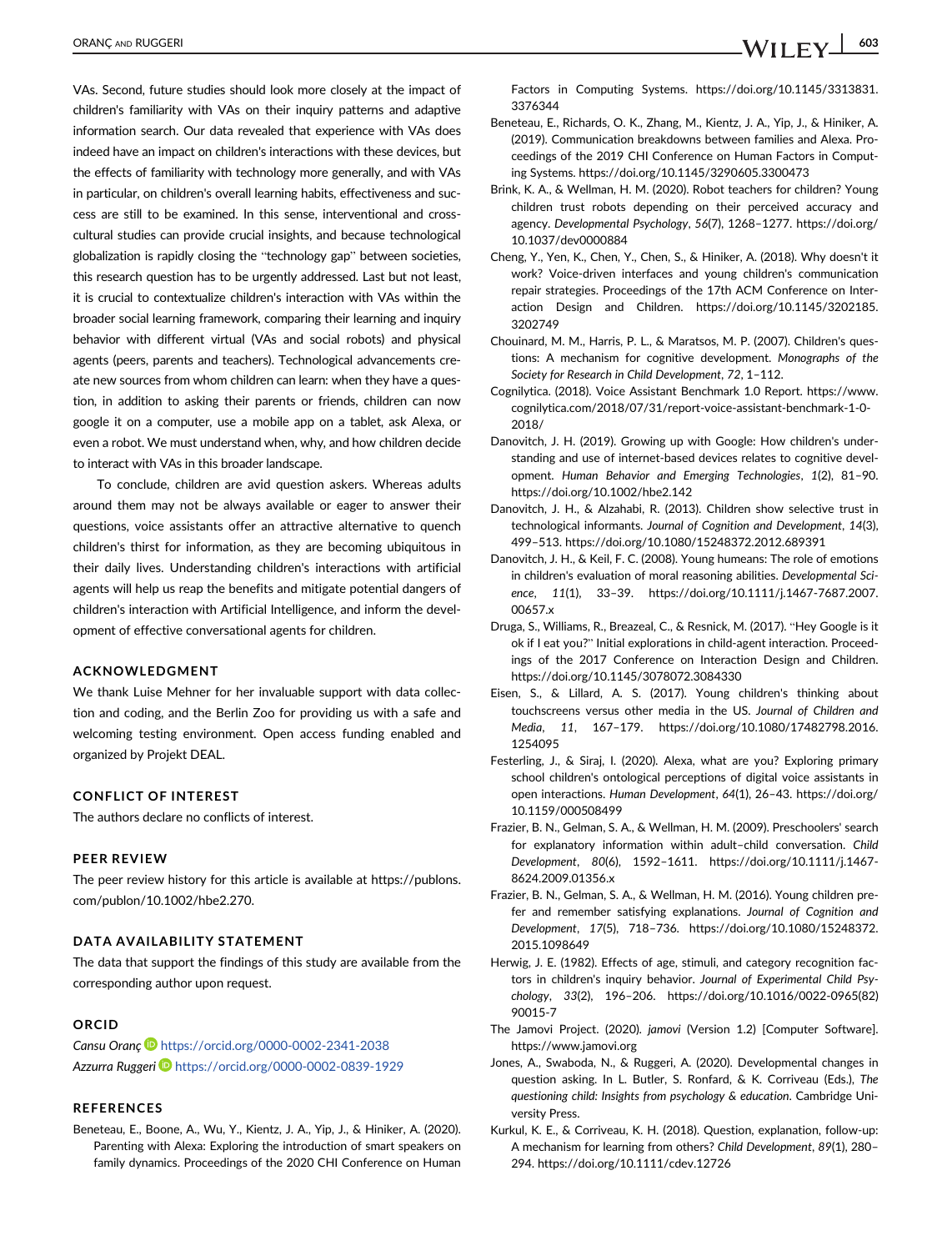# 604 ORANÇ AND RUGGERI

- Lovato, S., & Piper, A. M. (2015). "Siri, is this you?" Understanding young children's interactions with voice input systems. Proceedings of the 14th International Conference on Interaction Design and Children. <https://doi.org/10.1145/2771839.2771910>
- Lovato, S. B., & Piper, A. M. (2019). Young children and voice search: What we know from human-computer interaction research. Frontiers in Psychology, 10, 1–5.<https://doi.org/10.3389/fpsyg.2019.00008>
- Lovato, S., Piper, A. M., & Wartella, E. A. (2019). "Hey Google, do unicorns exist?" Conversational agents as a path to answers to children's questions. Proceedings of the 18th ACM International Conference on Interaction Design and Children.<https://doi.org/10.1145/3311927.3323150>
- Mosher, F. A., & Hornsby, J. R. (1966). On asking questions. In J. S. Bruner, R. R. Oliver, & P. M. Greenfield (Eds.), Studies in cognitive growth, Wiley.
- Ronfard, S., Zambrana, I. M., Hermansen, T. K., & Kelemen, D. (2018). Question-asking in childhood: A review of the literature and a framework for understanding its development. Developmental Review, 49, 101–120.<https://doi.org/10.1016/j.dr.2018.05.002>
- Ruggeri, A., & Lombrozo, T. (2015). Children adapt their questions to achieve efficient search. Cognition, 143, 203–216. [https://doi.org/10.](https://doi.org/10.1016/j.cognition.2015.07.004) [1016/j.cognition.2015.07.004](https://doi.org/10.1016/j.cognition.2015.07.004)
- Ruggeri, A., & Feufel, M. A. (2015). How middle-level objects facilitate asking efficient questions in a categorization task. Frontiers in Psychology, 6(918), 1–13.<https://doi.org/10.3389/fpsyg.2015.00918>
- Ruggeri, A., Lombrozo, T., Griffiths, T. L., & Xu, F. (2016). Sources of developmental change in the efficiency of information search. Developmental Psychology, 52(12), 2159–2173. [https://doi.org/10.1037/](https://doi.org/10.1037/dev0000240) [dev0000240](https://doi.org/10.1037/dev0000240)
- Ruggeri, A., Sim, Z. L., & Xu, F. (2017). "Why is Toma late to school again?" Preschoolers identify the most informative questions. Developmental Psychology, 53(9), 1620–1632.<https://doi.org/10.1037/dev0000340>
- Sciuto, A., Saini, A., Forlizzi, J., & Hong, J. I. (2018). "Hey Alexa, what's up?" Studies of in-home conversational agent usage. Proceedings of the 2018 Designing Interactive Systems Conference. [https://doi.org/](https://doi.org/10.1145/3196709.3196772) [10.1145/3196709.3196772](https://doi.org/10.1145/3196709.3196772)
- Terzopoulos, G., & Satratzemi, M. (2020). Voice assistants and smart speakers in everyday life and in education. Informatics in Education, 19 (3), 473–490.<https://doi.org/10.15388/infedu.2020.21>
- Wang, F., Tong, Y., & Danovitch, J. (2019). Who do I believe? Children's epistemic trust in internet, teacher, and peer informants. Cognitive Development, 50, 248–260. [https://doi.org/10.1016/j.cogdev.2019.](https://doi.org/10.1016/j.cogdev.2019.05.006) [05.006](https://doi.org/10.1016/j.cogdev.2019.05.006)
- Xu, Y., & Warschauer, M. (2020). What are you talking to?: Understanding Children's perceptions of conversational agents. Proceedings of the 2020 CHI Conference on Human Factors in Computing Systems. <https://doi.org/10.1145/3313831.3376416>
- Yuan, Y., Thompson, S., Watson, K., Chase, A., Senthilkumar, A., Brush, A. B., & Yarosh, S. (2019). Speech interface reformulations and voice assistant personification preferences of children and parents. International Journal of Child-Computer Interaction, 21, 77–88. [https://](https://doi.org/10.1016/j.ijcci.2019.04.005) [doi.org/10.1016/j.ijcci.2019.04.005](https://doi.org/10.1016/j.ijcci.2019.04.005)

#### AUTHOR BIOGRAPHIES



Cansu Oranç is a postdoctoral researcher at the Max Planck Research Group iSearch (Information Search, Ecological and Active Learning Research with Children) at the Max Planck Institute for Human Development in Berlin (MPIB). She received her Ph.D. in Psychology from Koç University in Istanbul, Tur-

key. Her research focuses on children's learning with technology. She is specifically interested in children's intuitions about and interactions with intelligent artificial agents, such as social robots and voice assistants, in formal and informal learning settings.



Azzurra Ruggeri is interested in how children actively seek information and explore to learn about the world. She leads the Max Planck Research Group iSearch (Information Search, Ecological and Active Learning Research with Children) at the Max Planck Institute for Human Development in Berlin (MPIB). Since

2017, she is also Professor of Cognitive and Developmental Psychology at the Technical University of Munich, and faculty of the International Max Planck Research School (IMPRS) on the Life Course. She worked at the MPIB from 2009 to 2013 as predoctoral fellow of the Max Planck Graduate program IMPRS Uncertainty, and in 2012 obtained a PhD in Psychology at the Humboldt University in Berlin, and a PhD in Cognitive Science at the University of Siena, Italy. As a Marie Curie Outgoing postdoctoral fellow, she spent two years at the University of California, Berkeley.

How to cite this article: Oranç, C., & Ruggeri, A. (2021). "Alexa, let me ask you something different" Children's adaptive information search with voice assistants. Human Behavior and Emerging Technologies, 3(4), 595–605. [https://](https://doi.org/10.1002/hbe2.270) [doi.org/10.1002/hbe2.270](https://doi.org/10.1002/hbe2.270)